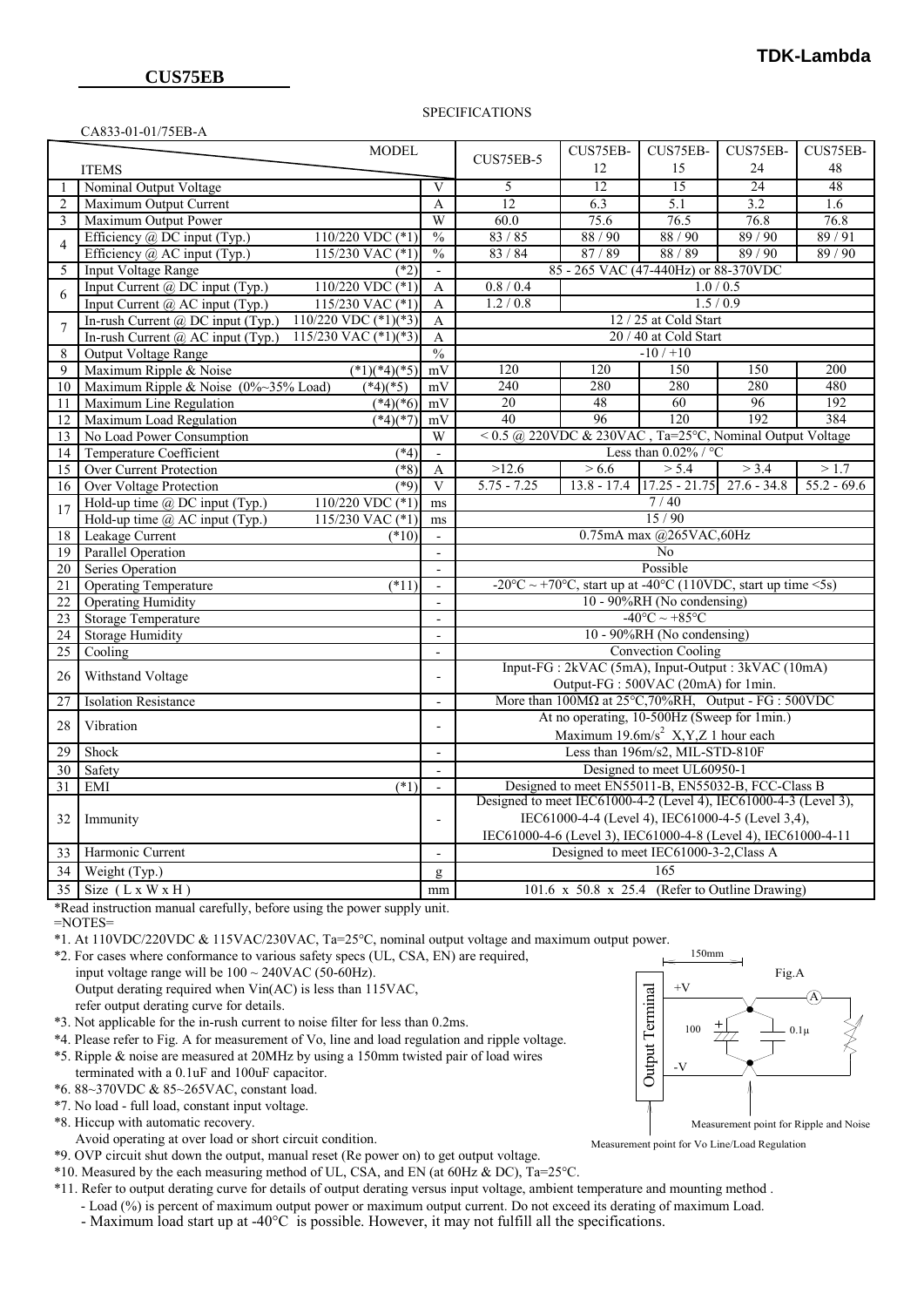# **TDK-Lambda**

### **CUS75EB**

#### OUTPUT DERATING

CA833-01-02/75EB